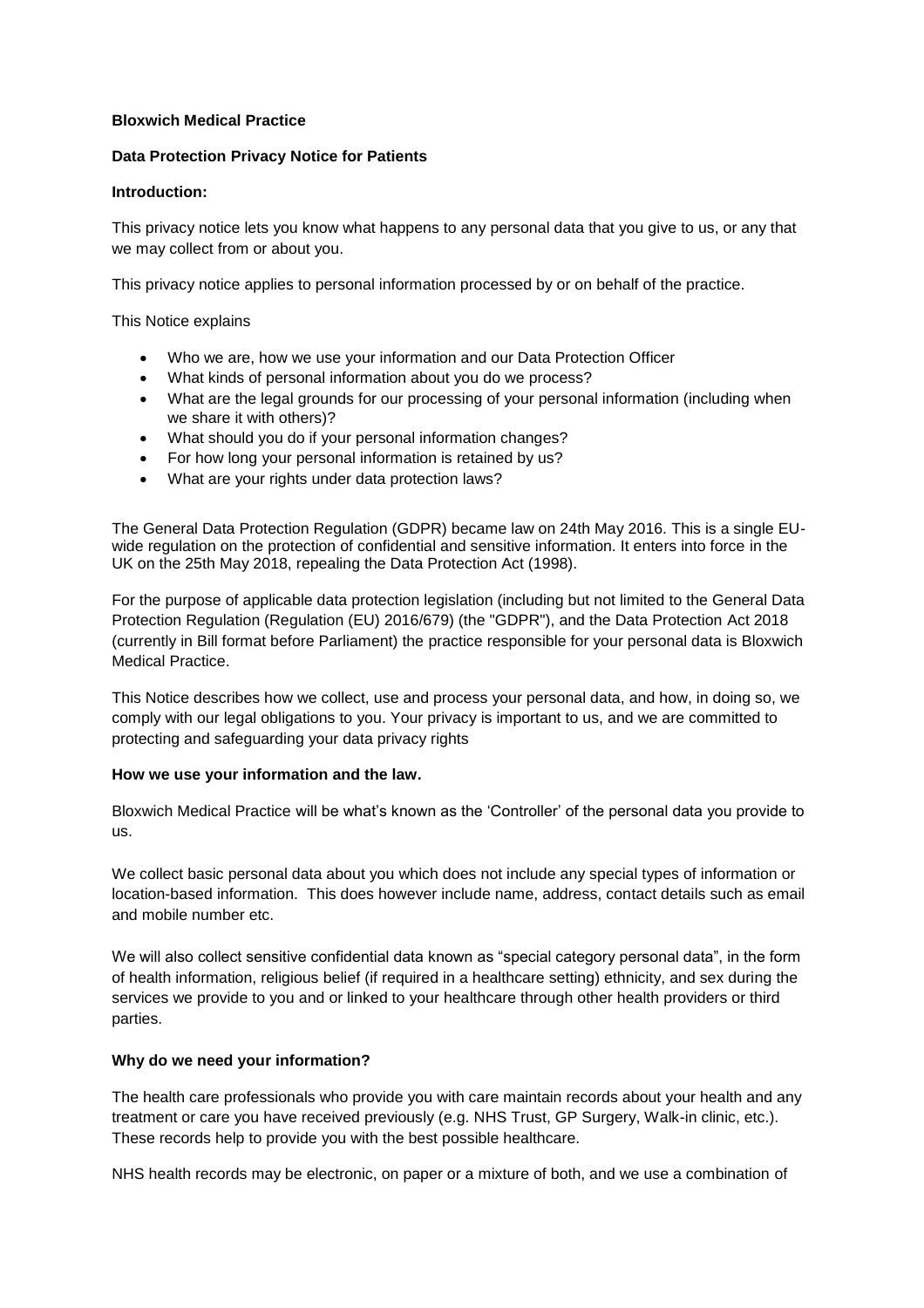working practices and technology to ensure that your information is kept confidential and secure. Records which the Practice hold about you may include the following information;

• Details about you, such as your address, carer, legal representative, emergency contact details

• Any contact the surgery has had with you, such as appointments, clinic visits, emergency appointments, etc.

- Notes and reports about your health
- Details about your treatment and care
- Results of investigations such as laboratory tests, x-rays etc
- Relevant information from other health professionals, relatives or those who care for you

To ensure you receive the best possible care, your records are used to facilitate the care you receive. Information held about you may be used to help protect the health of the public and to help us manage the NHS. Information may be used within the GP practice for clinical audit to monitor the quality of the service provided.

### **How do we lawfully use your data?**

We need to know your personal, sensitive and confidential data in order to provide you with Healthcare services as a General Practice, under the General Data Protection Regulation we will be lawfully using your information in accordance with: -

*Article 6, e) processing is necessary for the performance of a task carried out in the public interest or in the exercise of official authority vested in the controller;"* 

*Article 9, (h) processing is necessary for the purposes of preventive or occupational medicine, for the assessment of the working capacity of the employee, medical diagnosis, the provision of health or social care or treatment or the management of health or social care systems* 

This Privacy Notice applies to the personal data of our patients and the data you have given us about your carers/family members.

#### **Risk Stratification**

Risk stratification data tools are increasingly being used in the NHS to help determine a person's risk of suffering a condition, preventing an unplanned or (re)admission and identifying a need for preventive intervention. Information about you is collected from a number of sources including NHS Trusts and from this GP Practice. A risk score is then arrived at through an analysis of your deidentified information is only provided back to your GP as data controller in an identifiable form. Risk stratification enables your GP to focus on preventing ill health and not just the treatment of sickness. If necessary, your GP may be able to offer you additional services. Please note that you have the right to opt out of your data being used in this way.

#### **Medicines Management**

The Practice may conduct Medicines Management Reviews of medications prescribed to its patients. This service performs a review of prescribed medications to ensure patients receive the most appropriate, up to date and cost-effective treatments.

# **How do we maintain the confidentiality of your records?**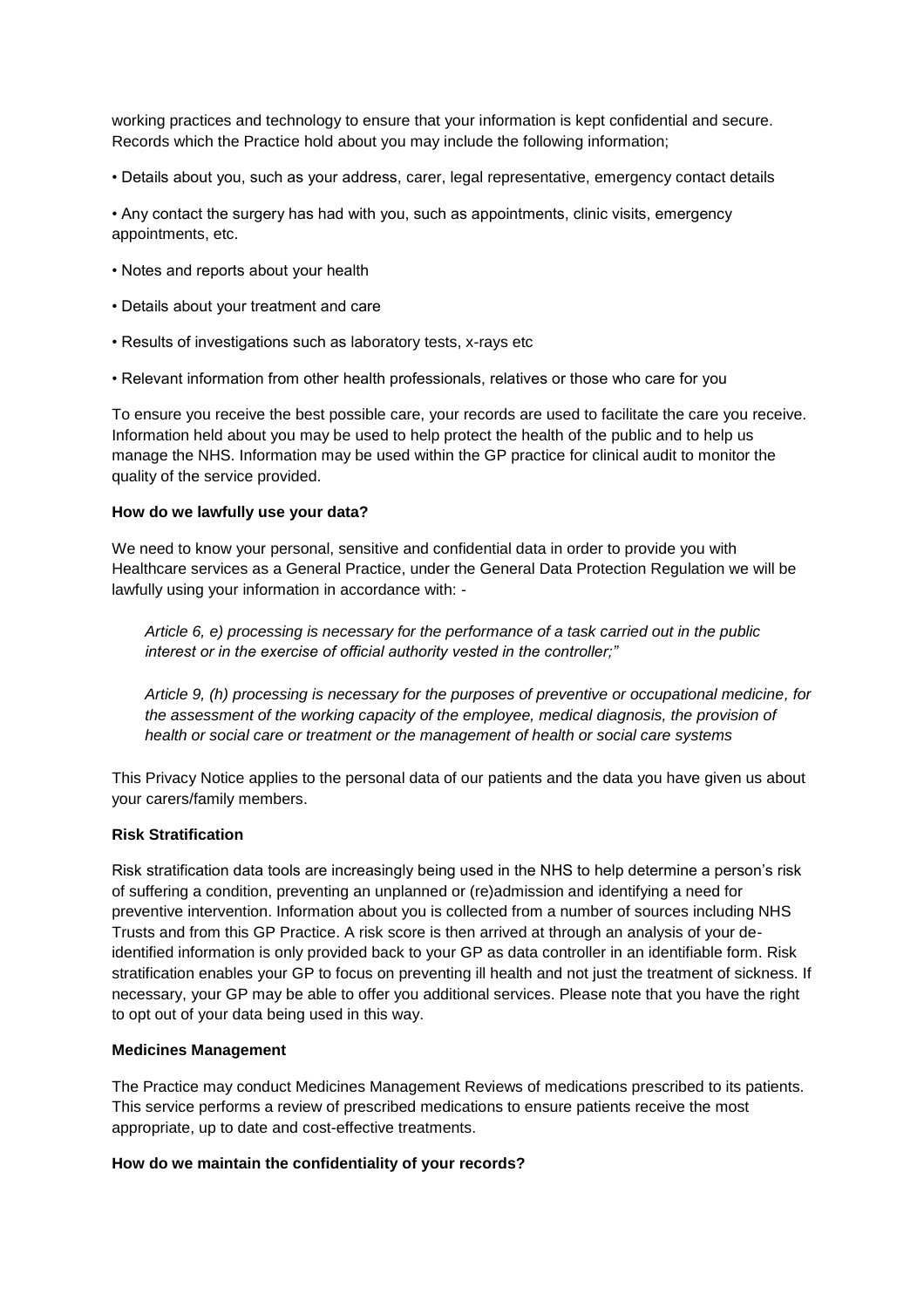We are committed to protecting your privacy and will only use information collected lawfully in accordance with:

- Data Protection Act 2018
- The General Data Protection Regulations 2016
- Human Rights Act 1998
- Common Law Duty of Confidentiality
- Health and Social Care Act 2012
- NHS Codes of Confidentiality, Information Security and Records Management
- Information: To Share or Not to Share Review

Every member of staff who works for an NHS organisation has a legal obligation to keep information about you confidential.

We will only ever use or pass on information about you if others involved in your care have a genuine need for it. We will not disclose your information to any third party without your permission unless there are exceptional circumstances (i.e. life or death situations), where the law requires information to be passed on and / or in accordance with the information sharing principle following Dame Fiona Caldicott's information sharing review (Information to share or not to share) where "The duty to share information can be as important as the duty to protect patient confidentiality." This means that health and social care professionals should have the confidence to share information in the best interests of their patients within the framework set out by the Caldicott principles.

Our practice policy is to respect the privacy of our patients, their families and our staff and to maintain compliance with the General Data Protection Regulations (GDPR) and all UK specific Data Protection Requirements. Our policy is to ensure all personal data related to our patients will be protected.

All employees and sub-contractors engaged by our practice are asked to sign a confidentiality agreement. The practice will, if required, sign a separate confidentiality agreement if the client deems it necessary. If a sub-contractor acts as a data processor for an appropriate contract (art 24-28) will be established for the processing of your information.

In Certain circumstances you may have the right to withdraw your consent to the processing of data. Please contact the Data Protection Officer in writing if you wish to withdraw your consent. If some circumstances we may need to store your data after your consent has been withdrawn to comply with a legislative requirement.

Some of this information will be held centrally and used for statistical purposes. Where we do this, we take strict measures to ensure that individual patients cannot be identified. Sometimes your information may be requested to be used for research purposes – the surgery will always gain your consent before releasing the information for this purpose in an identifiable format. In some circumstances you can Opt-out of the surgery sharing any of your information for research purposes.

#### **With your consent we would also like to use your information for other services**

We would however like to use your name, contact details and email address to inform you of services that may benefit you, with your consent only. There may be occasions were authorised research facilities would like you to take part on innovations, research, improving services or identifying trends.

At any stage where we would like to use your data for anything other than the specified purposes and where there is no lawful requirement for us to share or process your data, we will ensure that you have the ability to consent and opt out prior to any data processing taking place.

This information is not shared with third parties or used for any marketing and you can unsubscribe at any time via phone, email or by informing the practice DPO as below.

#### **Where do we store your information Electronically?**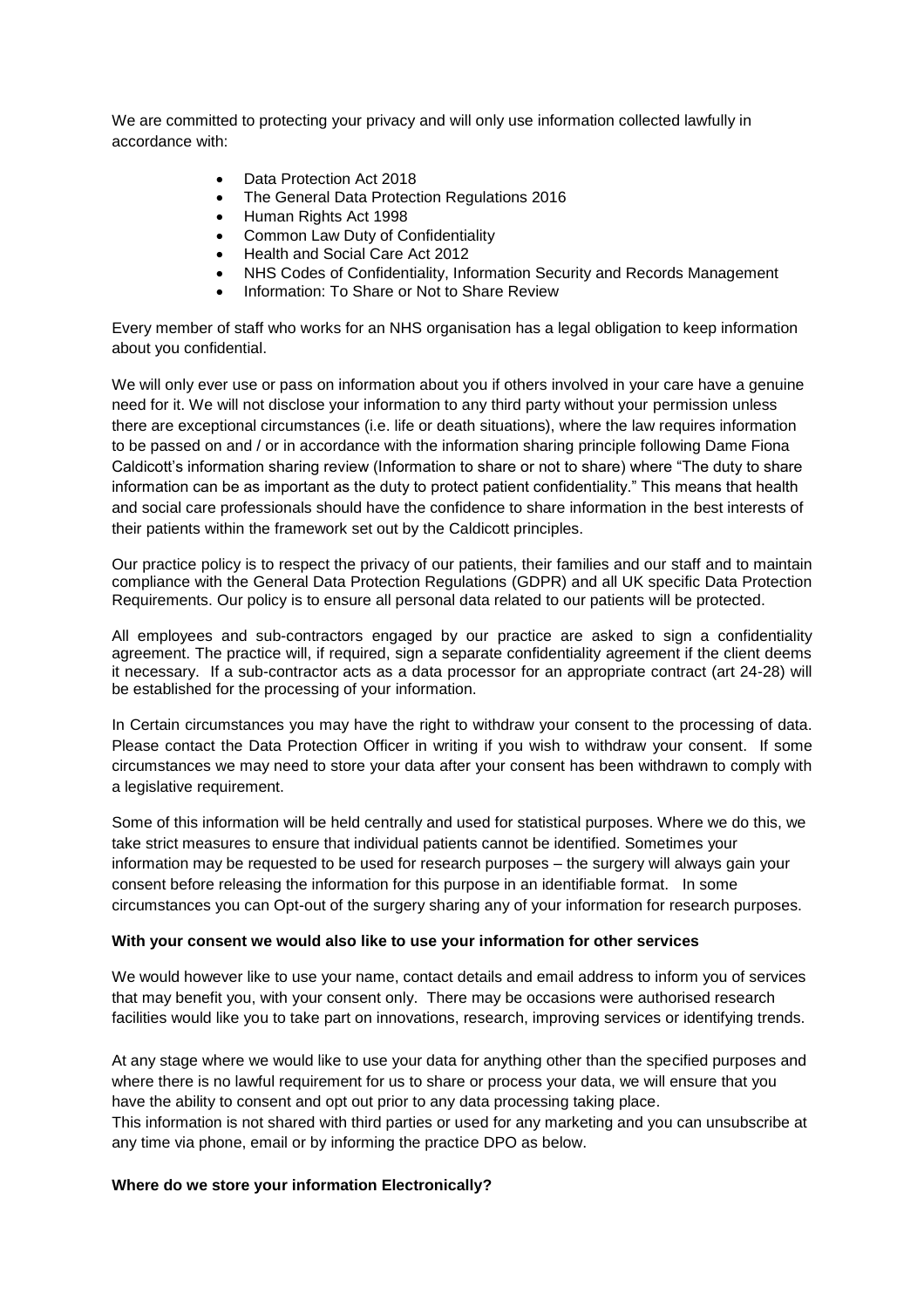All the personal data we process is processed by our staff in the UK however for the purposes of IT hosting and maintenance this information may be located on servers within the European Union.

No 3rd parties have access to your personal data unless the law allows them to do so and appropriate safeguards have been put in place. We have a Data Protection regime in place to oversee the effective and secure processing of your personal and or special category (sensitive, confidential) data.

### **Who are our partner organisations?**

We may also have to share your information, subject to strict agreements on how it will be used, with the following organisations;

- NHS Trusts / Foundation Trusts
- GP's
- NHS Commissioning Support Units
- Independent Contractors such as dentists, opticians, pharmacists
- Private Sector Providers
- Voluntary Sector Providers
- Ambulance Trusts
- Clinical Commissioning Groups
- Social Care Services
- NHS England (NHSE) and NHS Digital (NHSD)
- Local Authorities
- Education Services
- Fire and Rescue Services
- Police & Judicial Services
- Voluntary Sector Providers
- Private Sector Providers
- Other 'data processors' which you will be informed of

You will be informed who your data will be shared with and in some cases asked for consent for this to happen when this is required.

We may also use external companies to process personal information, such as for archiving purposes. These companies are bound by contractual agreements to ensure information is kept confidential and secure. All employees and sub-contractors engaged by our practice are asked to sign a confidentiality agreement. If a sub-contractor acts as a data processor for Bloxwich Medical Practice an appropriate contract (art 24-28) will be established for the processing of your information.

# **How long will we store your information?**

We are required under UK law to keep your information and data for the full retention periods as specified by the NHS Records management code of practice for health and social care and national archives requirements.

More information on records retention can be found online at [https://digital.nhs.uk/article/1202/Records-Management-Code-of-Practice-for-Health-and-Social-Care-](https://digital.nhs.uk/article/1202/Records-Management-Code-of-Practice-for-Health-and-Social-Care-2016)[2016](https://digital.nhs.uk/article/1202/Records-Management-Code-of-Practice-for-Health-and-Social-Care-2016)

#### **How can you access, amend move the personal data that you have given to us?**

Even if we already hold your personal data, you still have various rights in relation to it. To get in touch about these, please contact us. We will seek to deal with your request without undue delay, and in any event in accordance with the requirements of any applicable laws. Please note that we may keep a record of your communications to help us resolve any issues which you raise.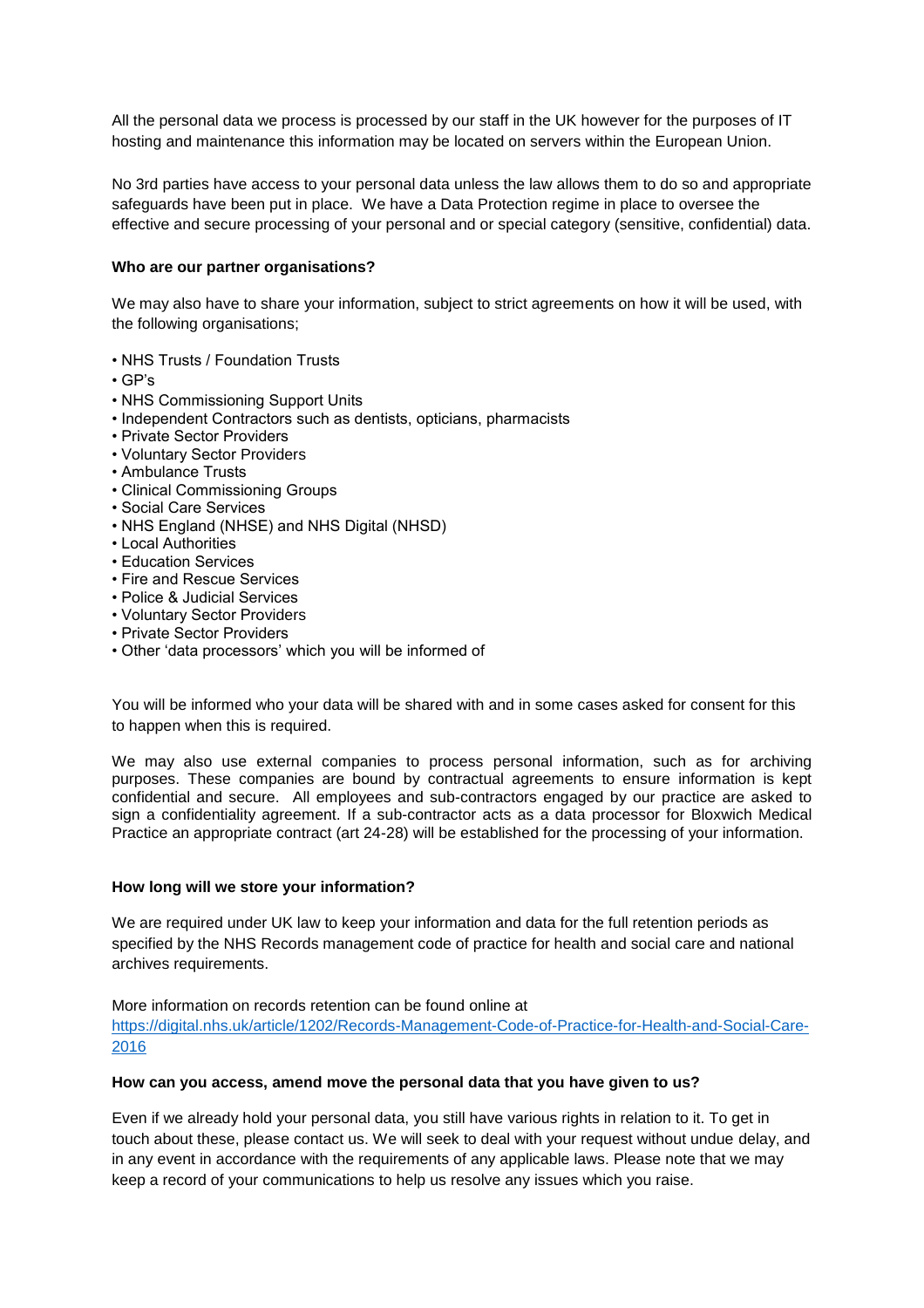Right to object: If we are using your data because we deem it necessary for our legitimate interests to do so, and you do not agree, you have the right to object. We will respond to your request within 30 days (although we may be allowed to extend this period in certain cases). Generally, we will only disagree with you if certain limited conditions apply.

Right to withdraw consent: Where we have obtained your consent to process your personal data for certain activities (for example for a research project), or consent to market to you, you may withdraw your consent at any time.

Right to erasure: In certain situations (for example, where we have processed your data unlawfully), you have the right to request us to "erase" your personal data. We will respond to your request within 30 days (although we may be allowed to extend this period in certain cases) and will only disagree with you if certain limited conditions apply. If we do agree to your request, we will delete your data but will generally assume that you would prefer us to keep a note of your name on our register of individuals who would prefer not to be contacted. That way, we will minimise the chances of you being contacted in the future where your data are collected in unconnected circumstances. If you would prefer us not to do this, you are free to say so.

Right of data portability: If you wish, you have the right to transfer your data from us to another data controller. We will help with this with a GP to GP data transfer and transfer of your hard copy notes.

### **Access to your personal information**

Data Subject Access Requests (DSAR): You have a right under the Data Protection legislation to request access to view or to obtain copies of what information the surgery holds about you and to have it amended should it be inaccurate. To request this, you need to do the following:

• Your request should be made to the Practice – for information from the hospital you should write direct to them

- There is no charge to have a copy of the information held about you
- We are required to respond to you within one month

• You will need to give adequate information (for example full name, address, date of birth, NHS number and details of your request) so that your identity can be verified, and your records located information we hold about you at any time.

# **What should you do if your personal information changes?**

You should tell us so that we can update our records please contact the Practice Manager as soon as any of your details change, this is especially important for changes of address or contact details (such as your mobile phone number), the practice will from time to time ask you to confirm that the information we currently hold is accurate and up-to-date.

#### **Objections / Complaints**

Should you have any concerns about how your information is managed at the GP, please contact the GP Practice Manager or the Data Protection Officer as above. If you are still unhappy following a review by the GP practice, you have a right to lodge a complaint with a supervisory authority: You have a right to complain to the UK supervisory Authority as below.

Information Commissioner: Wycliffe house Water Lane